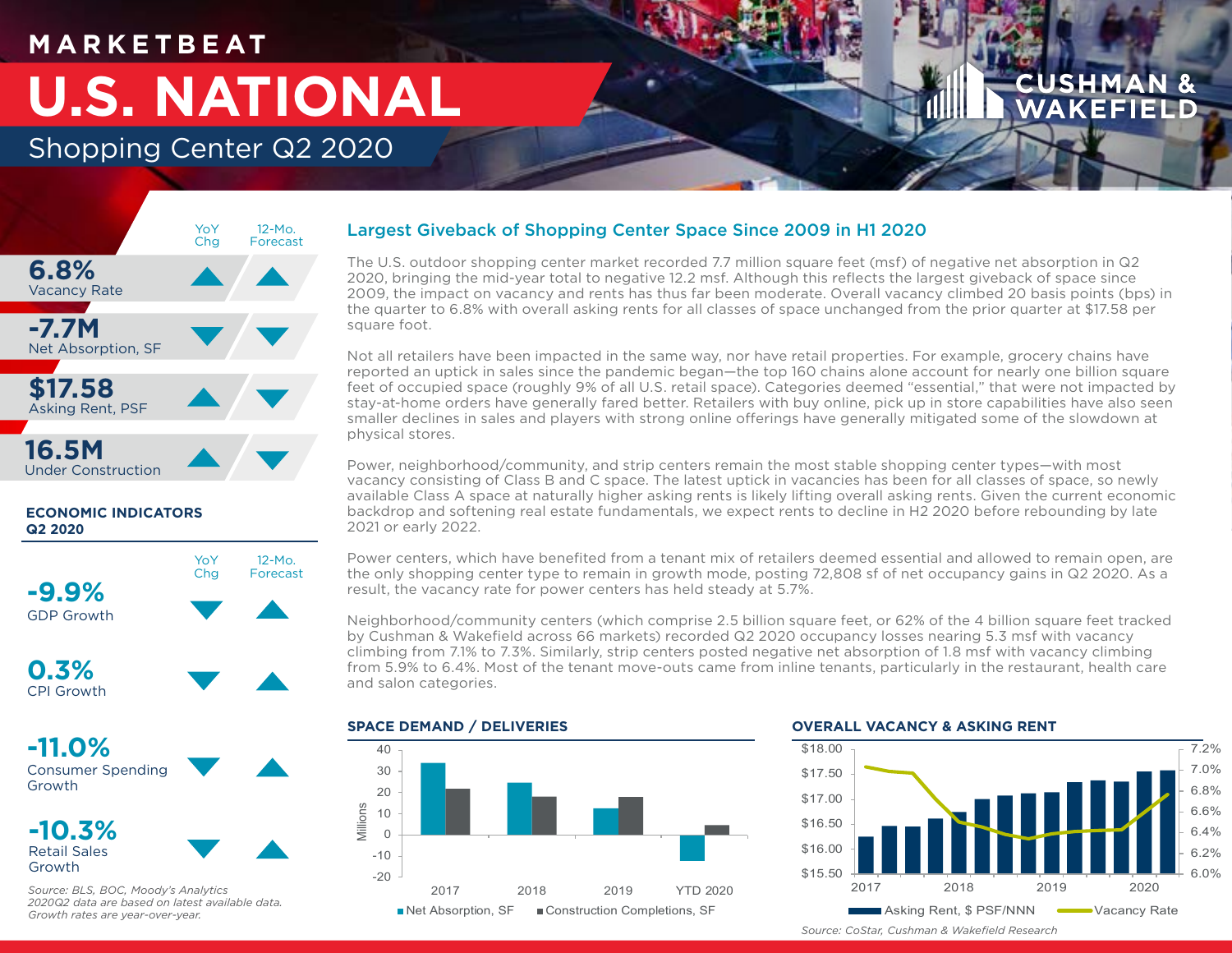## **M A R K E T B E AT U.S. NATIONAL** Shopping Center Q2 2020

Leasing velocity has slowed across all retail categories and all classes of commercial real estate but leasing activity by apparel (including department stores) and small businesses has pulled back the most. For some within these sectors, the pandemic has amplified challenges and made turnarounds more difficult. For retail real estate, this will translate into a near-term headwind to leasing activity at malls, urban high street, outlet and lifestyle centers.

The most challenged retail sectors for small businesses are restaurants, bars, health clubs and beauty salons. These categories are dominated by independents or by franchisees (90% of the restaurant industry falls into this category) who often lack access to capital reserves or funding needed to navigate prolonged periods of shutdowns and diminished sales. The Paycheck Protection Act kept some shops and restaurants from shuttering permanently, but that stimulus is not indefinite. As restaurants have started reopening, many are limited to 50% capacity or less; forcing proprietors to assess the economic feasibility of reopening with significantly reduced sales. The promise for those capable of navigating through the liquidity crunch is that these categories were among the most popular with consumers pre-pandemic and consumer demand is expected to rebound in tandem with improved public health and economic conditions. How quickly public health improves and if it can be sustained remain the biggest unanswered questions for determining the pace of economic and retail recovery.

Promisingly, recent retail sales data released in June showed consumer spending sprung back to life in May amid a gradual relaxation of nationwide shutdowns. The 17.7% rebound in retail sales was the strongest increase on record. Yet it still leaves retail sales almost 8% below February levels, indicating that the recovery in consumption is only partial at this stage. Similarly, the Consumer Confidence Index<sup>®</sup> improved in June (98.1, up from 85.9 in May) as the stronger-than-anticipated rebound in economic activity brightened consumers' outlook but it remains to be seen whether the uneven recovery path and concerns about rising virus cases in some U.S. states will temper confidence and weigh on spending in the months ahead.

## **Outlook**

• Shopping center performance in 2020 and 2021 will be highly dependent on tenant mix and with variations by type and location but expect overall net absorption to remain negative in H2 2020, returning to positive territory in 2021.

**CUSHMA** 

- Bankruptcies and strategic store closures will remain elevated. Vacancy will rise through H2 2020, placing downward pressure on rents.
- Expect a flight to quality by tenants. Shuttered locations will provide retailers an opportunity to seek better locations and tenants will take advantage of this market dynamic to lease higher-quality locations.

## **Regional Overview Q2 2020**

| Region              | <b>Inventory</b><br>(SF) | <b>Overall Vacancy</b><br>Rate | <b>Overall Net</b><br><b>Absorption</b><br>(SF) | <b>Overall YTD Net</b><br><b>Absorption</b><br>(SF) | <b>Under Construction</b><br>(SF) | <b>Overall Average</b><br><b>Asking Rent</b><br>(NNN) |
|---------------------|--------------------------|--------------------------------|-------------------------------------------------|-----------------------------------------------------|-----------------------------------|-------------------------------------------------------|
| Deep South          | 154.554.786              | 6.1%                           | $-522.010$                                      | $-305.219$                                          | 1.135.613                         | \$12.86                                               |
| Great Lakes         | 558.403.491              | 7.7%                           | $-911.956$                                      | $-2,361,817$                                        | 614.451                           | \$12.49                                               |
| Great Plains        | 219.482.478              | 6.7%                           | $-668.419$                                      | $-541.910$                                          | 178.415                           | \$12.84                                               |
| Mountain            | 422.326.972              | 7.8%                           | $-841.174$                                      | $-837.204$                                          | 1.449.881                         | \$15.58                                               |
| Northeast           | 711.240.094              | 6.2%                           | $-859.663$                                      | $-2.342.942$                                        | 2,534,895                         | \$17.57                                               |
| Pacific             | 744.076.868              | 6.0%                           | $-959.775$                                      | $-1.689.829$                                        | 2,932,969                         | \$25.17                                               |
| Southeast           | 676,182,620              | 6.3%                           | $-1.153.090$                                    | $-2,520,129$                                        | 4.117.578                         | \$18.78                                               |
| Texas/South Central | 554,807,840              | 7.6%                           | $-1,734,897$                                    | $-1,683,183$                                        | 2,796,436                         | \$15.63                                               |
| <b>U.S. Totals</b>  | 4,041,075,149            | 6.8%                           | $-7,650,984$                                    | $-12,282,233$                                       | 15,760,238                        | \$17.58                                               |

## **AVAILABILITY BY TYPE**

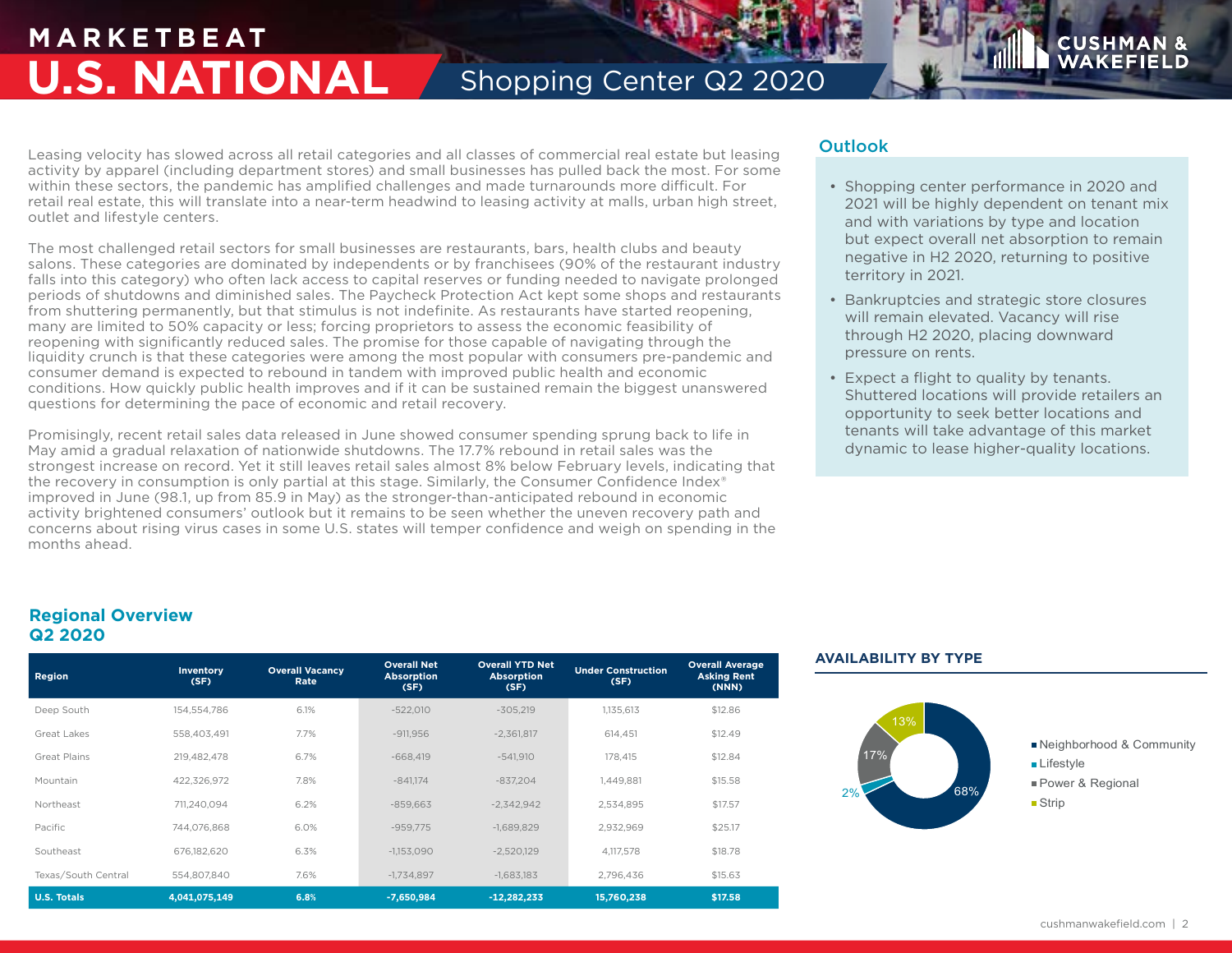## **M A R K E T B E AT U.S. NATIONAL** Net Absorption Q2 2020

|                                | <b>Q2 2019</b> | Q3 2019    | Q4 2019    | <b>Q1 2020</b> | Q2 2020p     |                                         | Q2 2019    | Q3 2019    | Q4 2019   | Q1 2020    | Q2 2020p   |  |
|--------------------------------|----------------|------------|------------|----------------|--------------|-----------------------------------------|------------|------------|-----------|------------|------------|--|
| <b>United States</b>           | 3,313,333      | 2,833,570  | 4,258,692  | $-4,631,249$   | $-7,650,984$ | Miami                                   | 107,191    | 359,004    | 175,452   | 137,897    | $-151,300$ |  |
| Albuquerque                    | $-144,819$     | 7,190      | 35,149     | $-132,437$     | $-90,689$    | Milwaukee                               | 27,452     | $-5,227$   | $-75,243$ | 83,824     | $-4,751$   |  |
| Atlanta                        | 247,815        | 25,698     | 53,320     | 33,948         | $-259,721$   | Minneapolis                             | $-75,571$  | 3,315      | 156,514   | 112,300    | $-211,998$ |  |
| Austin                         | $-59,967$      | 160,205    | 160,480    | 197,828        | $-77,585$    | Mobile                                  | 6,421      | $-17,077$  | 61,499    | 35,766     | 10,355     |  |
| <b>Bakersfield</b>             | 30,285         | 61,248     | 70,279     | 18,936         | $-14,850$    | Nashville                               | 147,643    | $-56,183$  | 5,232     | $-60,966$  | $-168,164$ |  |
| <b>Baltimore</b>               | 238,188        | 195,829    | $-3,644$   | $-340,108$     | $-44,477$    | New Orleans                             | 28,820     | 32,917     | $-35,150$ | 47,948     | $-72,372$  |  |
| Birmingham                     | $-138,672$     | $-196,895$ | $-8,996$   | $-363$         | $-73,946$    | New York City Metro (Greater Tri-State) | $-421,830$ | $-20,189$  | 280,990   | $-315,293$ | $-101,600$ |  |
| <b>Boise</b>                   | $-11,367$      | $-49,267$  | 94,641     | $-17,405$      | $-23,748$    | Oakland/East Bay                        | $-136,725$ | 114,779    | $-23,062$ | 24,920     | 60,342     |  |
| Boston                         | 104,936        | $-16,792$  | 20,703     | $-181,506$     | $-182,194$   | Oklahoma City                           | 211,370    | $-182,069$ | 32,826    | 93,995     | $-188,382$ |  |
| <b>Buffalo</b>                 | 17,597         | $-3,754$   | $-58,837$  | $-24,296$      | $-41,736$    | Omaha                                   | $-170,478$ | $-65,493$  | 96,642    | $-37,954$  | $-56,422$  |  |
| Charleston                     | 35,419         | $-91,423$  | 3,526      | $-125,293$     | $-58,680$    | <b>Orange County</b>                    | $-78,776$  | 14,615     | $-74,695$ | $-93,170$  | $-34,961$  |  |
| Charlotte                      | $-251,828$     | 3,524      | 24,002     | $-227,272$     | $-230,391$   | Orlando                                 | 337,440    | 57,714     | 50,015    | $-113,271$ | $-166,837$ |  |
| Chicago                        | 328,344        | $-34,589$  | 530,135    | $-106,271$     | $-149,630$   | Palm Beach                              | 17,097     | 208,424    | $-91,717$ | 10,510     | $-164,754$ |  |
| Cincinnati                     | $-22,388$      | 106,049    | 555,541    | $-391,456$     | $-221,072$   | Philadelphia                            | 546,837    | $-310,850$ | $-78,239$ | $-407,891$ | $-4,324$   |  |
| Cleveland                      | 107,153        | $-165,651$ | 113,710    | $-713,970$     | $-264,224$   | Phoenix                                 | 110,894    | 176,617    | 157,389   | 250,707    | $-267,735$ |  |
| Columbus                       | 2,007          | $-351,714$ | 105,180    | $-167,481$     | $-217,330$   | Pittsburgh                              | $-118,245$ | $-138,597$ | $-80,168$ | $-139,384$ | $-241,689$ |  |
| Dallas                         | 199,230        | $-59,518$  | 192,539    | $-592,880$     | $-948,898$   | Portland                                | $-41,467$  | $-24,840$  | $-3,314$  | $-155,065$ | $-229,471$ |  |
| Denver                         | $-64,618$      | 13,009     | $-117,884$ | 60,964         | $-278,462$   | Providence                              | $-96,338$  | $-63,196$  | 5,355     | 15,756     | $-78,637$  |  |
| Des Moines                     | $-95,196$      | $-7,854$   | 84,158     | $-128,052$     | $-102,413$   | Raleigh/Durham                          | 12,341     | 212,685    | 78,159    | $-252,738$ | 25,099     |  |
| Detroit                        | 189,024        | 535,050    | 30,192     | $-87,135$      | $-86,122$    | Reno                                    | 68,768     | 60,578     | $-66,517$ | 147,241    | $-18,675$  |  |
| Fort Lauderdale/Broward County | 129,019        | $-23,905$  | 83,382     | $-150,962$     | $-123,775$   | Richmond                                | $-143,148$ | 196,922    | 81,939    | $-147,284$ | 30,841     |  |
| <b>Hampton Roads</b>           | 339,214        | 96,616     | $-42,932$  | $-454,143$     | $-53,634$    | Sacramento                              | $-84,531$  | 200,265    | 239,447   | 51,625     | 49,027     |  |
| Hawaii                         | 23,019         | $-63,979$  | $-51,294$  | $-24,780$      | $-109,461$   | Salt Lake City                          | 377,470    | $-277,001$ | 124,708   | $-9,247$   | $-181,864$ |  |
| Houston                        | 589,229        | 642,754    | 74,241     | 278,610        | $-155,320$   | San Antonio                             | $-37,471$  | 105,502    | 117,382   | $-185,362$ | $-120,601$ |  |
| Indianapolis                   | 439,888        | $-202,659$ | 53,934     | $-67,372$      | 31,173       | San Diego                               | $-75,757$  | 157,690    | $-10,847$ | $-73,563$  | $-174,109$ |  |
| <b>Inland Empire</b>           | 101,888        | 275,669    | 38,922     | $-216,185$     | $-267,524$   | San Francisco Metro                     | $-250,772$ | 115,338    | 288,101   | $-17,821$  | $-7,256$   |  |
| Jacksonville                   | 390,429        | 331,957    | $-244,581$ | $-35,057$      | 36,515       | San Jose                                | $-66,982$  | 52,368     | 177,427   | $-35,434$  | $-177,100$ |  |
| Kansas City                    | 8,773          | 42,005     | $-132,720$ | 36,172         | $-40,034$    | Seattle                                 | 143,298    | 95,538     | 381,400   | 31,157     | 37,457     |  |
| Knoxville                      | 26,803         | 135,232    | $-9,101$   | $-29,092$      | $-69,622$    | St. Louis                               | $-159,743$ | 447,041    | 125,233   | 144,043    | $-257,552$ |  |
| Las Vegas                      | 114,347        | $-132,251$ | 158,543    | $-280,749$     | 2,937        | Tampa                                   | 204,105    | 155,645    | 71,269    | $-43,374$  | $-36,453$  |  |
| Little Rock                    | 6,669          | $-8,013$   | 107,719    | 140,674        | 2,303        | Tucson                                  | 27,360     | $-45,123$  | 144,097   | $-15,104$  | 17,062     |  |
| Los Angeles                    | 186,792        | 20,478     | $-174,304$ | $-240,674$     | $-91,869$    | Tulsa                                   | 150,100    | $-50,166$  | 172,792   | 70,901     | $-174,042$ |  |
| Louisville                     | 121,489        | $-9,734$   | $-44,639$  | 322,494        | $-103,784$   | Washington, DC                          | $-236,946$ | 103,278    | 134,956   | $-90,557$  | $-165,006$ |  |
| Memphis                        | $-205,196$     | $-15,169$  | $-62,544$  | $-51,048$      | $-116,849$   |                                         |            |            |           |            |            |  |

Our statistical coverage includes community/neighborhood, power/regional, lifestyle and strip centers only. It does not include malls, outlet centers, theme retail centers, airport retail or freestanding retail product. The market information in this report may not match what has been published by the local market due to differences in geographical boundaries or center types.

### p = preliminary Methodology

Cushman & Wakefield's quarterly estimates are derived from a variety of data sources, including our own proprietary database as well as data gleaned from reliable third-party data sources. The market statistics are calcula deemed to be competitive in their respective local markets. The inventory is subject to revisions due to resampling. Vacant space is defined as space that is available immediately or imminently after the end of the quarter contained in this report is subject to correction of errors and revisions based on the receipt of additional pertinent data.

**CUSHMA** 

**N** &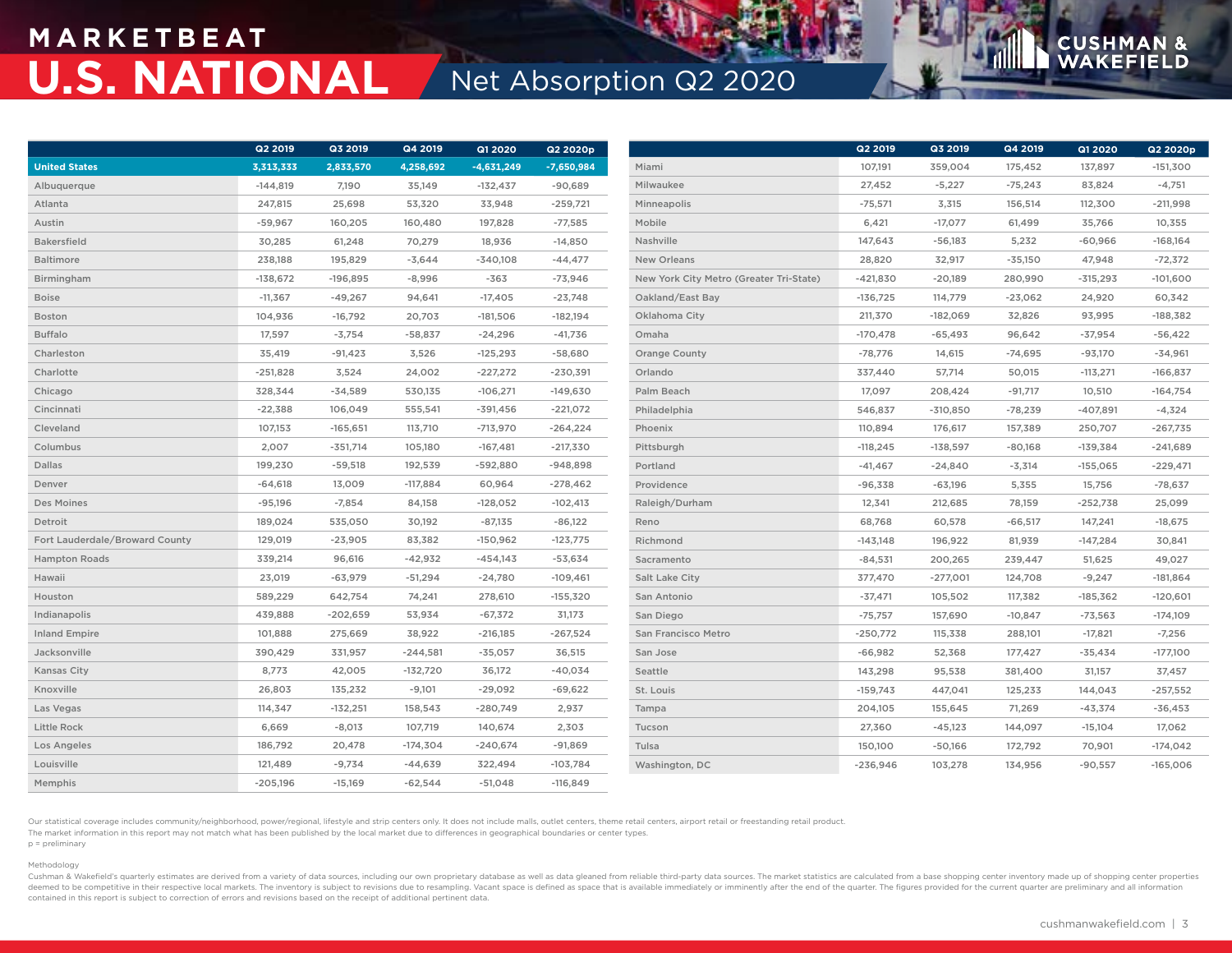## **M A R K E T B E AT U.S. NATIONAL Vacancy Rates Q2 2020**

|                                | <b>Q2 2019</b> | Q3 2019 | Q4 2019 | Q1 2020 | Q2 2020p |                                         | <b>Q2 2019</b> | Q3 2019 | Q4 2019 | Q1 2020 | Q2 2020p |
|--------------------------------|----------------|---------|---------|---------|----------|-----------------------------------------|----------------|---------|---------|---------|----------|
| <b>United States</b>           | 6.4%           | 6.4%    | 6.4%    | 6.6%    | 6.8%     | Miami                                   | 3.5%           | 3.5%    | 3.5%    | 4.0%    | 4.3%     |
| Albuquerque                    | 7.4%           | 7.4%    | 7.8%    | 8.5%    | 9.0%     | Milwaukee                               | 7.7%           | 7.8%    | 8.0%    | 7.6%    | 7.8%     |
| Atlanta                        | 6.6%           | 6.7%    | 6.7%    | 6.7%    | 6.8%     | Minneapolis                             | 6.0%           | 6.0%    | 5.8%    | 5.5%    | 5.8%     |
| Austin                         | 5.7%           | 5.5%    | 5.3%    | 5.3%    | 5.7%     | Mobile                                  | 9.3%           | 9.5%    | 8.5%    | 7.3%    | 7.2%     |
| <b>Bakersfield</b>             | 9.4%           | 8.9%    | 8.3%    | 8.2%    | 8.3%     | Nashville                               | 3.7%           | 4.0%    | 4.0%    | 4.1%    | 4.8%     |
| Baltimore                      | 6.0%           | 5.6%    | 5.8%    | 6.7%    | 6.6%     | New Orleans                             | 5.5%           | 5.3%    | 5.5%    | 5.5%    | 6.0%     |
| Birmingham                     | 7.4%           | 8.1%    | 8.1%    | 8.5%    | 8.7%     | New York City Metro (Greater Tri-State) | 6.3%           | 6.3%    | 6.6%    | 6.7%    | 6.7%     |
| <b>Boise</b>                   | 6.4%           | 6.7%    | 6.2%    | 6.4%    | 6.5%     | Oakland/East Bay                        | 5.7%           | 5.5%    | 5.6%    | 5.6%    | 5.5%     |
| Boston                         | 3.4%           | 3.8%    | 3.9%    | 4.0%    | 4.1%     | Oklahoma City                           | 8.6%           | 9.2%    | 9.1%    | 9.0%    | 9.5%     |
| <b>Buffalo</b>                 | 4.4%           | 4.5%    | 4.7%    | 4.8%    | 4.9%     | Omaha                                   | 7.7%           | 8.0%    | 7.6%    | 8.3%    | 8.3%     |
| Charleston                     | 3.7%           | 4.7%    | 5.2%    | 6.2%    | 6.1%     | Orange County                           | 4.5%           | 4.5%    | 4.6%    | 4.7%    | 4.7%     |
| Charlotte                      | 6.0%           | 6.1%    | 6.2%    | 6.4%    | 6.6%     | Orlando                                 | 6.1%           | 6.1%    | 6.1%    | 6.2%    | 6.6%     |
| Chicago                        | 9.3%           | 9.3%    | 9.1%    | 9.2%    | 9.2%     | Palm Beach                              | 5.6%           | 5.1%    | 5.4%    | 5.5%    | 5.9%     |
| Cincinnati                     | 8.0%           | 7.9%    | 7.1%    | 7.7%    | 7.6%     | Philadelphia                            | 6.4%           | 6.7%    | 6.7%    | 7.1%    | 7.1%     |
| Cleveland                      | 5.6%           | 5.8%    | 5.6%    | 6.2%    | 6.5%     | Phoenix                                 | 8.6%           | 8.6%    | 8.5%    | 8.5%    | 8.7%     |
| Columbus                       | 4.3%           | 5.1%    | 5.4%    | 5.5%    | 5.3%     | Pittsburgh                              | 4.7%           | 4.9%    | 5.1%    | 5.4%    | 5.5%     |
| <b>Dallas</b>                  | 7.1%           | 7.2%    | 7.3%    | 7.7%    | 8.0%     | Portland                                | 4.5%           | 4.6%    | 4.6%    | 5.0%    | 5.5%     |
| Denver                         | 6.4%           | 6.4%    | 6.7%    | 6.4%    | 6.9%     | Providence                              | 8.1%           | 8.5%    | 8.5%    | 7.7%    | 8.6%     |
| Des Moines                     | 5.6%           | 5.7%    | 5.0%    | 6.2%    | 7.1%     | Raleigh/Durham                          | 3.8%           | 3.7%    | 3.6%    | 4.2%    | 3.9%     |
| Detroit                        | 8.0%           | 7.5%    | 7.5%    | 7.7%    | 7.9%     | Reno                                    | 6.8%           | 6.4%    | 6.9%    | 5.9%    | 6.1%     |
| Fort Lauderdale/Broward County | 5.0%           | 5.0%    | 5.1%    | 5.3%    | 5.6%     | Richmond                                | 7.2%           | 6.9%    | 6.9%    | 7.2%    | 6.4%     |
| <b>Hampton Roads</b>           | 7.7%           | 7.6%    | 7.9%    | 8.6%    | 8.7%     | Sacramento                              | 8.3%           | 8.1%    | 7.7%    | 7.6%    | 7.6%     |
| Hawaii                         | 5.9%           | 6.2%    | 6.5%    | 6.8%    | 7.3%     | Salt Lake City                          | 6.0%           | 6.6%    | 6.5%    | 6.5%    | 6.8%     |
| Houston                        | 6.8%           | 6.8%    | 6.9%    | 7.0%    | 7.5%     | San Antonio                             | 7.0%           | 7.0%    | 6.9%    | 6.9%    | 7.4%     |
| Indianapolis                   | 6.3%           | 6.7%    | 6.6%    | 6.7%    | 6.6%     | San Diego                               | 5.0%           | 4.9%    | 4.9%    | 5.0%    | 5.4%     |
| <b>Inland Empire</b>           | 8.0%           | 7.8%    | 7.8%    | 8.3%    | 8.6%     | San Francisco Metro                     | 5.6%           | 5.3%    | 4.8%    | 5.1%    | 5.4%     |
| Jacksonville                   | 6.1%           | 5.5%    | 6.3%    | 6.9%    | 6.5%     | San Jose                                | 4.9%           | 4.8%    | 4.4%    | 4.7%    | 5.1%     |
| Kansas City                    | 7.5%           | 7.5%    | 7.7%    | 7.5%    | 7.5%     | Seattle                                 | 5.0%           | 5.0%    | 4.5%    | 4.4%    | 4.4%     |
| Knoxville                      | 5.2%           | 4.5%    | 4.6%    | 4.7%    | 5.2%     | St. Louis                               | 7.0%           | 6.3%    | 6.3%    | 6.1%    | 6.3%     |
| Las Vegas                      | 7.5%           | 7.8%    | 7.7%    | 8.1%    | 8.2%     | Tampa                                   | 6.2%           | 6.3%    | 6.3%    | 6.4%    | 6.8%     |
| Little Rock                    | 6.9%           | 6.9%    | 6.2%    | 5.4%    | 5.9%     | Tucson                                  | 7.7%           | 7.9%    | 7.4%    | 7.3%    | 7.9%     |
| Los Angeles                    | 5.5%           | 5.5%    | 5.7%    | 5.9%    | 5.9%     | Tulsa                                   | 7.7%           | 7.9%    | 7.2%    | 6.9%    | 7.7%     |
| Louisville                     | 5.2%           | 5.3%    | 5.4%    | 4.2%    | 4.7%     | Washington, DC                          | 5.0%           | 5.0%    | 4.9%    | 5.0%    | 4.9%     |
| Memphis                        | 6.3%           | 6.3%    | 6.5%    | 6.7%    | 7.0%     |                                         |                |         |         |         |          |

Our statistical coverage includes community/neighborhood, power/regional, lifestyle and strip centers only. It does not include malls, outlet centers, theme retail centers, airport retail or freestanding retail product. The market information in this report may not match what has been published by the local market due to differences in geographical boundaries or center types. p = preliminary

### Methodology

Cushman & Wakefield's quarterly estimates are derived from a variety of data sources, including our own proprietary database as well as data gleaned from reliable third-party data sources. The market statistics are calcula deemed to be competitive in their respective local markets. The inventory is subject to revisions due to resampling. Vacant space is defined as space that is available immediately or imminently after the end of the quarter contained in this report is subject to correction of errors and revisions based on the receipt of additional pertinent data.

**CUSHMA** 

**N** &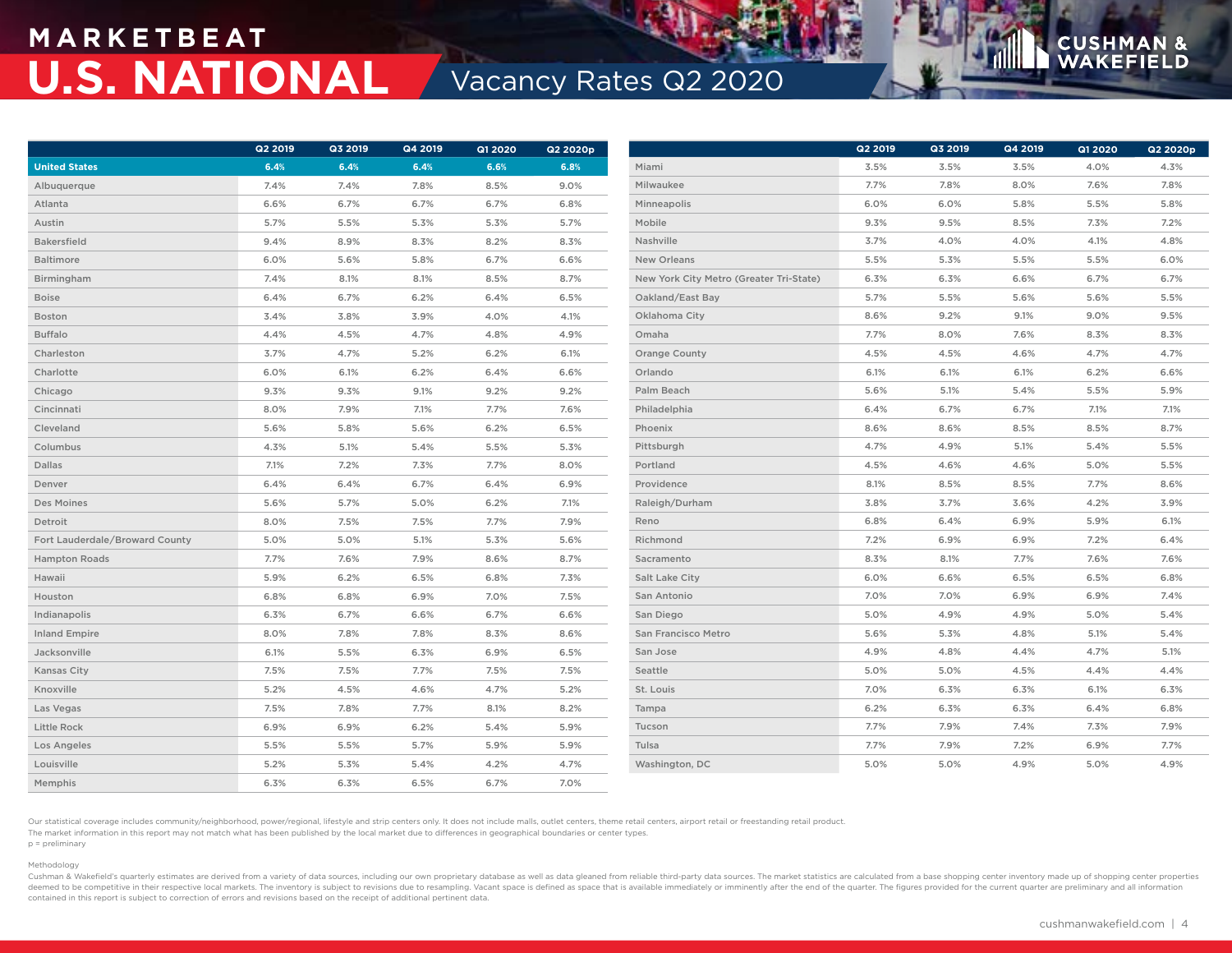## **M A R K E T B E AT U.S. NATIONAL** Asking Rents Q2 2020

|                                | Q2 2019 | Q3 2019 | Q4 2019 | <b>Q1 2020</b> | Q2 2020p |                                         | Q2 2019 | Q3 2019 | Q4 2019 | <b>Q1 2020</b> | Q2 2020p |
|--------------------------------|---------|---------|---------|----------------|----------|-----------------------------------------|---------|---------|---------|----------------|----------|
|                                |         |         |         |                |          |                                         |         |         |         |                |          |
| <b>United States</b>           | \$17.34 | \$17.37 | \$17.36 | \$17.56        | \$17.58  | Miami                                   | \$34.34 | \$34.95 | \$33.30 | \$34.52        | \$33.16  |
| Albuquerque                    | \$13.68 | \$13.59 | \$13.20 | \$13.23        | \$13.93  | Milwaukee                               | \$11.73 | \$11.91 | \$11.96 | \$12.18        | \$11.93  |
| Atlanta                        | \$14.30 | \$13.97 | \$13.92 | \$13.69        | \$13.83  | Minneapolis                             | \$12.66 | \$12.97 | \$12.57 | \$14.34        | \$14.43  |
| Austin                         | \$21.34 | \$21.43 | \$20.49 | \$20.95        | \$21.03  | Mobile                                  | \$10.28 | \$10.33 | \$10.57 | \$8.65         | \$9.38   |
| <b>Bakersfield</b>             | \$14.27 | \$15.40 | \$15.09 | \$15.63        | \$15.04  | Nashville                               | \$17.26 | \$18.10 | \$18.32 | \$19.84        | \$19.40  |
| Baltimore                      | \$19.55 | \$19.79 | \$19.83 | \$19.66        | \$21.17  | <b>New Orleans</b>                      | \$16.05 | \$15.32 | \$15.88 | \$16.58        | \$15.99  |
| Birmingham                     | \$9.23  | \$9.13  | \$8.95  | \$9.98         | \$10.25  | New York City Metro (Greater Tri-State) | \$20.74 | \$20.48 | \$20.86 | \$20.82        | \$20.77  |
| <b>Boise</b>                   | \$12.91 | \$14.29 | \$14.04 | \$13.85        | \$13.77  | Oakland/East Bay                        | \$24.60 | \$28.56 | \$29.04 | \$28.54        | \$28.61  |
| Boston                         | \$19.18 | \$19.16 | \$18.24 | \$18.01        | \$17.74  | Oklahoma City                           | \$13.42 | \$13.31 | \$13.41 | \$13.63        | \$13.36  |
| <b>Buffalo</b>                 | \$12.99 | \$12.71 | \$11.65 | \$11.07        | \$11.06  | Omaha                                   | \$12.41 | \$12.12 | \$11.72 | \$11.85        | \$12.41  |
| Charleston                     | \$18.37 | \$18.32 | \$17.93 | \$18.12        | \$19.96  | <b>Orange County</b>                    | \$27.28 | \$27.07 | \$28.26 | \$28.07        | \$28.19  |
| Charlotte                      | \$14.83 | \$15.28 | \$15.20 | \$15.91        | \$15.81  | Orlando                                 | \$17.90 | \$18.54 | \$18.53 | \$19.01        | \$19.98  |
| Chicago                        | \$14.87 | \$14.92 | \$14.88 | \$14.74        | \$14.47  | Palm Beach                              | \$21.44 | \$21.47 | \$22.05 | \$23.16        | \$23.43  |
| Cincinnati                     | \$10.94 | \$11.38 | \$11.25 | \$10.90        | \$10.93  | Philadelphia                            | \$16.66 | \$16.90 | \$17.06 | \$16.80        | \$17.16  |
| Cleveland                      | \$10.14 | \$10.55 | \$10.85 | \$10.71        | \$11.47  | Phoenix                                 | \$15.18 | \$15.13 | \$15.21 | \$15.00        | \$14.92  |
| Columbus                       | \$12.38 | \$11.65 | \$11.39 | \$11.18        | \$11.51  | Pittsburgh                              | \$13.16 | \$12.55 | \$11.36 | \$11.13        | \$10.95  |
| Dallas                         | \$15.67 | \$15.64 | \$15.62 | \$16.25        | \$16.10  | Portland                                | \$19.32 | \$19.47 | \$20.47 | \$20.13        | \$20.27  |
| Denver                         | \$17.46 | \$16.82 | \$16.69 | \$16.81        | \$16.71  | Providence                              | \$14.04 | \$14.33 | \$14.79 | \$15.01        | \$14.96  |
| Des Moines                     | \$12.69 | \$12.49 | \$12.12 | \$12.26        | \$11.22  | Raleigh/Durham                          | \$17.64 | \$17.54 | \$16.79 | \$17.25        | \$17.32  |
| Detroit                        | \$14.52 | \$13.18 | \$13.15 | \$14.54        | \$14.91  | Reno                                    | \$15.19 | \$15.63 | \$15.39 | \$15.63        | \$15.84  |
| Fort Lauderdale/Broward County | \$21.23 | \$22.91 | \$22.55 | \$22.03        | \$22.09  | Richmond                                | \$16.96 | \$16.81 | \$16.76 | \$16.98        | \$17.03  |
| <b>Hampton Roads</b>           | \$14.99 | \$14.83 | \$14.87 | \$14.91        | \$14.88  | Sacramento                              | \$16.10 | \$16.26 | \$16.27 | \$16.51        | \$16.68  |
| Hawaii                         | \$37.40 | \$36.86 | \$36.13 | \$38.27        | \$37.49  | Salt Lake City                          | \$15.60 | \$16.07 | \$15.22 | \$16.31        | \$16.26  |
| Houston                        | \$17.38 | \$17.48 | \$17.06 | \$16.68        | \$16.83  | San Antonio                             | \$15.96 | \$16.22 | \$15.91 | \$16.40        | \$16.68  |
| Indianapolis                   | \$13.39 | \$12.90 | \$13.23 | \$13.09        | \$12.86  | San Diego                               | \$22.55 | \$23.11 | \$22.77 | \$23.19        | \$23.51  |
| <b>Inland Empire</b>           | \$20.60 | \$21.21 | \$21.12 | \$21.58        | \$19.37  | San Francisco Metro                     | \$28.91 | \$27.66 | \$27.40 | \$27.48        | \$25.89  |
| Jacksonville                   | \$13.43 | \$13.55 | \$13.68 | \$14.11        | \$13.95  | San Jose                                | \$33.91 | \$34.04 | \$34.03 | \$34.78        | \$35.02  |
| <b>Kansas City</b>             | \$12.98 | \$12.44 | \$12.25 | \$12.57        | \$13.04  | Seattle                                 | \$20.21 | \$20.17 | \$20.16 | \$20.40        | \$20.21  |
| Knoxville                      | \$14.55 | \$14.21 | \$13.91 | \$14.52        | \$14.40  | St. Louis                               | \$13.14 | \$13.01 | \$13.38 | \$13.16        | \$13.23  |
| Las Vegas                      | \$18.04 | \$18.23 | \$17.81 | \$18.62        | \$18.88  | Tampa                                   | \$15.20 | \$15.32 | \$15.38 | \$15.70        | \$15.79  |
| Little Rock                    | \$13.43 | \$13.56 | \$13.66 | \$13.23        | \$13.76  | Tucson                                  | \$14.67 | \$15.01 | \$14.84 | \$15.20        | \$15.30  |
| Los Angeles                    | \$27.28 | \$27.78 | \$27.80 | \$27.47        | \$27.78  | Tulsa                                   | \$11.18 | \$11.17 | \$11.35 | \$11.29        | \$11.48  |
| Louisville                     | \$11.71 | \$11.36 | \$10.88 | \$12.22        | \$12.24  | Washington, DC                          | \$28.18 | \$27.97 | \$28.32 | \$28.03        | \$29.04  |
| Memphis                        | \$12.36 | \$12.33 | \$12.55 | \$11.95        | \$12.21  |                                         |         |         |         |                |          |

\*Due to a methodology change, rental rates quoted herein may not match previously reported trends.

Rental rates reflect triple net asking \$psf/annually for all tracked shopping center types. Rents are weighted. This metric reflects currently available space across all class and size ranges for

each respective shopping center type.

Our statistical coverage includes community, neighborhood, power and lifestyle centers only. It does not include malls, outlet centers, theme retail centers, airport retail or freestanding retail product.

The market information in this report may not match what has been published by the local market due to differences in geographical boundaries or center types.

p = preliminary

### Methodology

Cushman & Wakefield's quarterly estimates are derived from a variety of data sources, including our own proprietary database as well as data gleaned from reliable third-party data sources. The market statistics are calcula deemed to be competitive in their respective local markets. The inventory is subject to revisions due to resampling. Vacant space is defined as space that is available immediately or imminently after the end of the quarter contained in this report is subject to correction of errors and revisions based on the receipt of additional pertinent data.

**CUSHMA**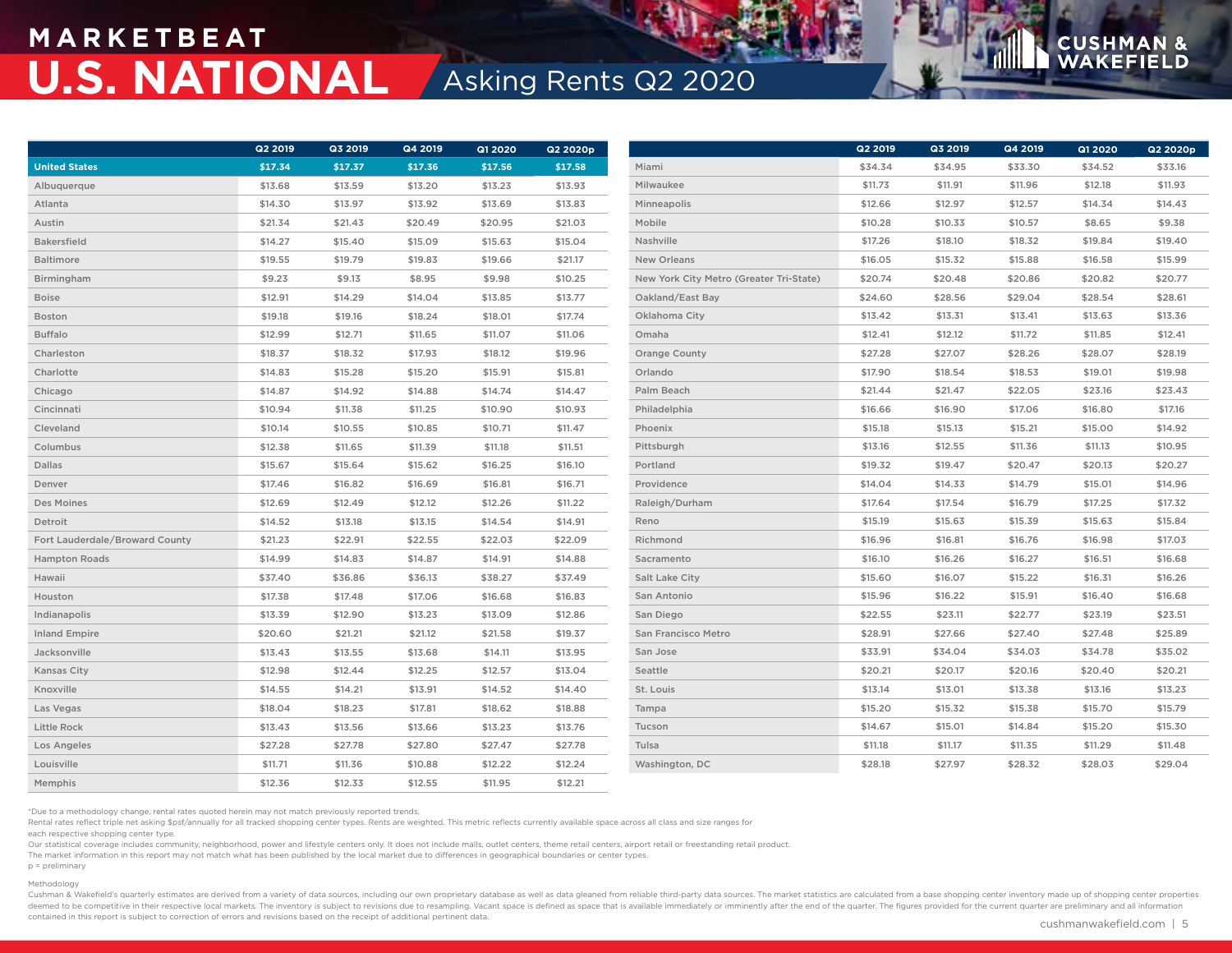## **M A R K E T B E AT U.S. NATIONAL** Inventory Q2 2020

|                                | Inventory     | <b>Deliveries YTD 2020</b> | <b>Under Construction</b><br>as of Q2 2020 |                                         | <b>Inventory</b> | <b>Deliveries YTD 2020</b> | <b>Under Construction</b><br>as of Q2 2020 |
|--------------------------------|---------------|----------------------------|--------------------------------------------|-----------------------------------------|------------------|----------------------------|--------------------------------------------|
| <b>United States</b>           | 4,041,075,149 | 4,734,344                  | 15,760,238                                 | Miami                                   | 58,297,361       | 70,622                     | 1,118,522                                  |
| Albuquerque                    | 20,055,522    | 33,447                     | 74,550                                     | Milwaukee                               | 36,819,741       | 64,534                     | $\circ$                                    |
| Atlanta                        | 137,650,961   | 176,609                    | 372,523                                    | Minneapolis                             | 63,579,232       | 5,970                      | 3,400                                      |
| Austin                         | 48,765,343    | 250,281                    | 715,953                                    | Mobile                                  | 6,199,375        | $\circ$                    | $\circ$                                    |
| <b>Bakersfield</b>             | 11,536,468    | $\circ$                    | 42,219                                     | Nashville                               | 37,777,370       | 63,908                     | 529,922                                    |
| Baltimore                      | 51,976,864    | $\circ$                    | 58,168                                     | <b>New Orleans</b>                      | 15,168,453       | $\circ$                    | $\circ$                                    |
| Birmingham                     | 27,482,252    | $\circ$                    | 121,695                                    | New York City Metro (Greater Tri-State) | 276,321,929      | 406,222                    | 1,048,688                                  |
| <b>Boise</b>                   | 17,659,268    | 11,800                     | 10,600                                     | Oakland/East Bay                        | 52,223,438       | 21,100                     | 133,124                                    |
| Boston                         | 69,133,734    | 24,000                     | 843,188                                    | Oklahoma City                           | 31,389,805       | $\circ$                    | 44,500                                     |
| <b>Buffalo</b>                 | 21,052,844    | $\circ$                    | $\circ$                                    | Omaha                                   | 20,983,366       | 37,541                     | $\circ$                                    |
| Charleston                     | 12,882,861    | 10,000                     | $\circ$                                    | <b>Orange County</b>                    | 83,924,380       | 5,483                      | 59,800                                     |
| Charlotte                      | 68,920,954    | 115,754                    | 244,336                                    | Orlando                                 | 51,979,187       | 43,990                     | 426,842                                    |
| Chicago                        | 187,199,005   | 173,373                    | 355,858                                    | Palm Beach                              | 42,233,591       | 40,018                     | 243,229                                    |
| Cincinnati                     | 65,961,734    | 19,900                     | 76,027                                     | Philadelphia                            | 137,769,086      | 19,807                     | 249,864                                    |
| Cleveland                      | 86,657,000    | $\circ$                    | 3,200                                      | Phoenix                                 | 137,309,652      | 431,884                    | 509,281                                    |
| Columbus                       | 46,564,349    | $\circ$                    | 5,280                                      | Pittsburgh                              | 54,117,631       | $\circ$                    | 15,300                                     |
| Dallas                         | 195, 198, 273 | 278,673                    | 690,160                                    | Portland                                | 44,974,560       | $\circ$                    | 185,265                                    |
| Denver                         | 85,301,271    | 100,843                    | 163,566                                    | Providence                              | 14,188,704       | 2,758                      | $\circ$                                    |
| Des Moines                     | 11,581,236    | 11,000                     | 15,000                                     | Raleigh/Durham                          | 44,337,174       | 8,866                      | 18,300                                     |
| Detroit                        | 86,848,950    | 107,710                    | 141,107                                    | Reno                                    | 15,154,568       | 7,044                      | 71,278                                     |
| Fort Lauderdale/Broward County | 56,451,768    | 26,000                     | 585,681                                    | Richmond                                | 38,223,404       | 28,485                     | 422,967                                    |
| <b>Hampton Roads</b>           | 54,611,421    | 54,220                     | 79,320                                     | Sacramento                              | 60,917,993       | 128,127                    | 234,035                                    |
| Hawaii                         | 23,375,508    | $\circ$                    | 68,300                                     | Salt Lake City                          | 52,142,480       | 22,102                     | 281,173                                    |
| Houston                        | 166,841,733   | 530,171                    | 945,152                                    | San Antonio                             | 58,039,379       | 238,004                    | 296,723                                    |
| Indianapolis                   | 48,352,712    | $\circ$                    | 32,979                                     | San Diego                               | 68,116,408       | 65,858                     | 102,302                                    |
| <b>Inland Empire</b>           | 78,219,329    | 175,004                    | 150,605                                    | San Francisco Metro                     | 40,280,878       | $\circ$                    | 303,640                                    |
| Jacksonville                   | 43,308,020    | 300,298                    | 279,944                                    | San Jose                                | 37,347,617       | 27,400                     | 228,469                                    |
| <b>Kansas City</b>             | 56,370,194    | 23,274                     | 134,800                                    | Seattle                                 | 57,225,325       | $\circ$                    | 213,382                                    |
| Knoxville                      | 19,216,266    | $\circ$                    | 119,362                                    | St. Louis                               | 66,968,450       | 17,245                     | 25,215                                     |
| Las Vegas                      | 69,544,363    | 194,900                    | 276,981                                    | Tampa                                   | 67,285,918       | 131,814                    | 325,914                                    |
| Little Rock                    | 14,888,084    | $\circ$                    | 36,734                                     | Tucson                                  | 25,159,848       | 17,225                     | 62,452                                     |
| Los Angeles                    | 185,934,964   | 204,080                    | 1,211,828                                  | Tulsa                                   | 24,516,770       | $\circ$                    | 67,214                                     |
| Louisville                     | 26,216,538    | $\circ$                    | 62,336                                     | Washington, DC                          | 86,679,302       | 7,000                      | 319,687                                    |
| Memphis                        | 37,662,985    | $\circ$                    | 302,298                                    |                                         |                  |                            |                                            |

Our statistical coverage includes community, neighborhood, power and lifestyle centers only. It does not include malls, outlet centers, theme retail centers, airport retail or freestanding retail product.

The market information in this report may not match what has been published by the local market due to differences in geographical boundaries or center types.

### p = preliminary Methodology

Cushman & Wakefield's quarterly estimates are derived from a variety of data sources, including our own proprietary database as well as data gleaned from reliable third-party data sources. The market statistics are calcula deemed to be competitive in their respective local markets. The inventory is subject to revisions due to resampling. Vacant space is defined as space that is available immediately or imminently after the end of the quarter contained in this report is subject to correction of errors and revisions based on the receipt of additional pertinent data.

**CUSHMA** 

**N** & **ELD**